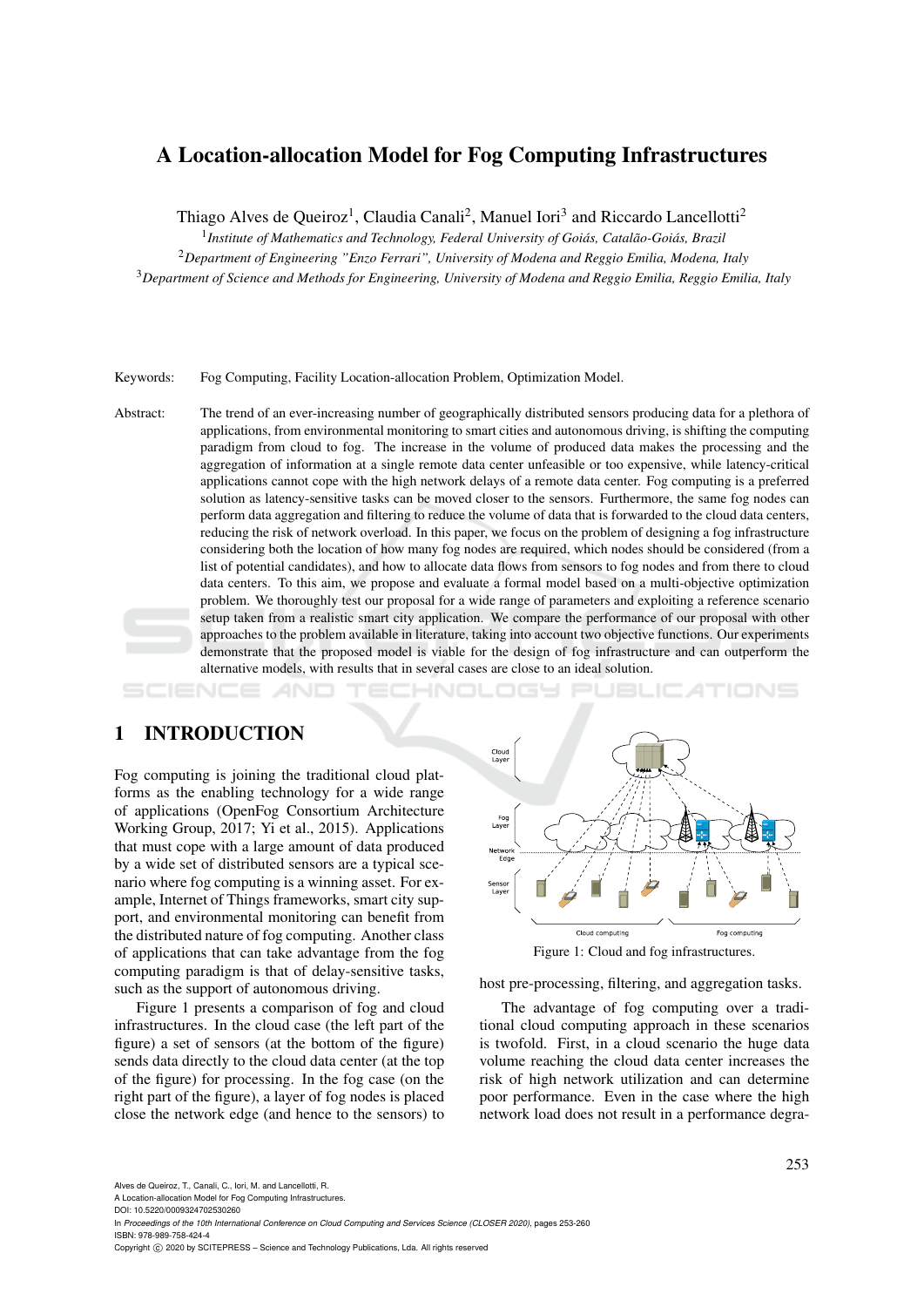dation, high network utilization is still undesirable due to the non-negligible economic cost related to the cloud pricing model. The distributed nature of fog computing and the ability of fog nodes to reduce the data volume through pre-processing are key features to address this issue. Second, latency-sensitive applications cannot accept a delay that may be in the order of hundreds of milliseconds, due to the potentially high round-trip-time latency with the cloud data center. The fog layer located close to the network edge can guarantee low latency and fast response even for this class of applications.

The additional degree of freedom provided by the introduction of fog nodes opens also new problems for the infrastructure design. In particular, some studies consider a naive approach in the allocation (i.e., mapping) of data flows to fog nodes, assuming that every sensor can reach only the nearest fog node (Deng et al., 2016; Yousefpour et al., 2017). Recent studies demonstrated that an optimized assignment of sensors to fog nodes can provide a major advantage in solving this problem (Canali and Lancellotti, 2019a; Canali and Lancellotti, 2019b). However, even when some optimization is performed in the sensor-to-fog mapping, no effort is devoted in understanding whether the whole fog infrastructure is required or some fog node can be switched off to reduce energy consumption. This problem has been widely explored at the level of managing resources in a cloud data center (Ardagna et al., 2018; Marotta and Avallone, 2015), but it has been neglected in the fog computing area.

In this paper, we explicitly address these issues in the area of fog computing (unlike studies such as (Cardellini et al., 2017) that focuses on generic distributed stream processing systems). We introduce a performance model for fog computing that considers both network delays and processing time at the level of fog nodes. Furthermore, we propose an optimization model, based on a facility locationallocation problem, aiming to locate fog nodes and allocate sensors to fog nodes. This class of problems have been studied in the area of operational research (Celik Turkoglu and Erol Genevois, 2019; Cooper, 1963; Eiselt and Laporte, 1995). In particular, studies concerning the application of such models in urban scenarios (Farahani et al., 2019; Silva and Fonseca, 2019) and with variable number of nodes (Kramer et al., 2019) have been proposed recently. However, our proposal is characterized by the presence of two objective: minimize the number of used fog nodes while guaranteeing the respect of a service level agreement on response time; and minimize the response time for the given number of selected fog nodes. Furthermore, our model capture the nature of the underlying problem, that is characterized by non-linear functions in the description of the response time. to the best of our knowledge the proposal in this paper is the first attempt to model this dual-objective problem in the area of fog computing.

The experiments are based on a real, georeferenced scenario. We consider the design of a smart-city infrastructure in Modena, Italy, and compare the proposed model with a *simplified* model proposed in (Canali and Lancellotti, 2019a; Canali and Lancellotti, 2019b). All these comparisons use a linear ideal model as a lower bound for the performance. The results demonstrate that the proposed model is a viable alternative for the design of fog infrastructure and it can outperform the alternative in terms of ensuring adequate performance while minimizing the infrastructure cost. Furthermore, in most cases, the performance of our solution are close to the ideal solution, especially in the most critical cases when the system load is high.

The remainder of the paper is organized as follows. Section 2 presents the theoretical modeling for the considered problem. Section 3 presents the experimental setup and the considered scenarios, and provides a thorough evaluation of the proposed model against the alternatives. Finally, Section 4 presents some concluding remarks and outlines some future work direction.

**DGY PUBLICATIONS** 

### 2 PROBLEM DEFINITION

In the proposed model, we assume a stationary scenario where a set *S* of similar sensors are distributed over an area. Sensors produce data at a steady rate, with a frequency that we denote as  $\lambda_i$  for the generic sensor *i*. The fog layer is composed by a set  $\mathcal F$  of nodes that receive data from the sensors and perform operations on such data. Examples of these operations include filtering and/or aggregation, or some form of analysis to identify anomalies or problems as fast as possible. The rate at which the fog node *j* processes data is  $\mu_j$  (hence  $1/\mu_j$  is the average processing time for a data unit). We also consider that each fog node *j* is characterized by a fixed cost  $c_j$  if the node is turned on (i.e., a fog is located at position *j*). We consider a set of cloud data centers *C* that collect data from the fog nodes. The model considers also the presence of network delays from sensors to fog nodes and from fog nodes to cloud data centers. In particular, we define as  $\delta_{ij}$  the delay from sensor *i* to fog node *j*, while  $\delta_{jk}$  is the delay from fog node *j* to cloud data center *k*.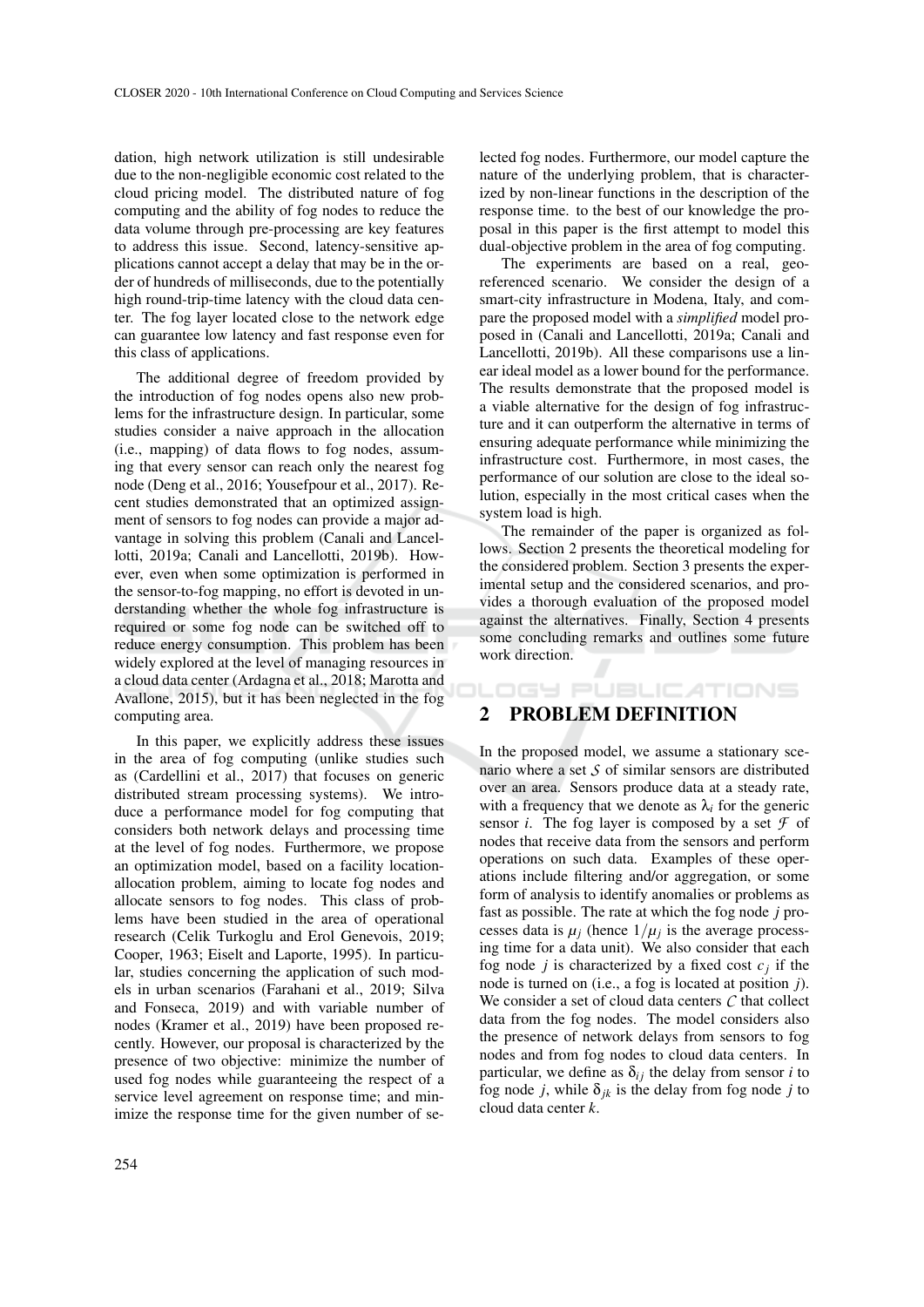| Table 1: Notation and parameters for the proposed model. |  |  |  |  |
|----------------------------------------------------------|--|--|--|--|
|----------------------------------------------------------|--|--|--|--|

| <b>Model parameters</b>   |                                                                                      |  |  |  |  |  |
|---------------------------|--------------------------------------------------------------------------------------|--|--|--|--|--|
| S                         | Set of sensors                                                                       |  |  |  |  |  |
| F                         | Set of fog nodes                                                                     |  |  |  |  |  |
|                           | Set of cloud data centers                                                            |  |  |  |  |  |
| $\lambda_i$               | Outgoing data rate from sensor i                                                     |  |  |  |  |  |
| $\lambda_i$               | Incoming data rate at fog node j                                                     |  |  |  |  |  |
| $1/\mu_i$                 | Processing time at fog node j                                                        |  |  |  |  |  |
| $\delta_{ij}$             | Communication latency between sensor $i$ and fog $j$                                 |  |  |  |  |  |
| $\delta_{ik}$             | Communication latency between fog $\dot{j}$ and cloud $\dot{k}$                      |  |  |  |  |  |
| $c_i$                     | Cost for locating a fog node at position $j$ (or for keeping the fog node turned on) |  |  |  |  |  |
| <b>Model indices</b>      |                                                                                      |  |  |  |  |  |
| i                         | Index for a sensor                                                                   |  |  |  |  |  |
|                           | Index for a fog node                                                                 |  |  |  |  |  |
| k                         | Index for a cloud data center                                                        |  |  |  |  |  |
| <b>Decision variables</b> |                                                                                      |  |  |  |  |  |
| $E_i$                     | Location of fog node $j$                                                             |  |  |  |  |  |
| $x_{i,i}$                 | Allocation of sensor $i$ to fog $j$                                                  |  |  |  |  |  |
| $y_{jk}$                  | Allocation of fog node $j$ to cloud $k$                                              |  |  |  |  |  |

For the model, we use three families of binary decision variables. Two families are used to allocate sensors to fog nodes and fog nodes to cloud data center, that is,  $x_{ij}$  and  $y_{jk}$  model if sensor *i* sends data to fog node *j* and if fog node *j* sends data to cloud data center *k*, respectively. The last family is  $E_i$  and it defines if a fog node is located at position  $\dot{j}$ , that is, if such fog node is turned on and can be used to process data from sensors.

We summarize the main symbols used throughout the model in Table 1.

#### 2.1 Sensor Allocation Problem

The problem of sensor mapping (i.e., allocation) relies on the definition of the performance metrics that are considered in the optimization problem. The sensor mapping problem was introduced in (Canali and Lancellotti, 2019a; Canali and Lancellotti, 2019b). In this subsection, we present a revised version of the model. As a minimal metric for the model we focus on the average response time, defined in Eq. (1), that is composed of three components: the network delay due to the sensor to fog latency in Eq. (2), the network delay due to the fog to cloud latency in Eq. (3), and the processing time on the fog nodes in Eq. (4).

$$
T_R = T_{netSF} + T_{netFC} + T_{proc} \tag{1}
$$

$$
T_{netSF} = \frac{1}{\sum_{i \in S} \lambda_i} \sum_{i \in S} \sum_{j \in \mathcal{F}} \lambda_i x_{ij} \delta_{ij}
$$
 (2)

$$
T_{netFC} = \frac{1}{\sum_{j \in \mathcal{F}} \lambda_j} \sum_{j \in \mathcal{F}} \sum_{k \in \mathcal{C}} \lambda_j y_{jk} \delta_{jk} \tag{3}
$$

$$
T_{proc} = \frac{1}{\sum_{j \in \mathcal{F}} \lambda_j} \sum_{j \in \mathcal{F}} \lambda_j \frac{1}{\mu_j - \lambda_j}
$$
(4)

It is worth mentioning that in two delay components, *TnetSF* in (2) and *TnetSF* in (3), the average delay of each sensor and fog node is weighted by the amount of traffic experiencing that delay, which is  $\lambda_i$ for  $T_{netSF}$  and  $\lambda_j$  in  $T_{netFC}$ . The incoming data rate on each fog node  $\lambda_i$  can be defined as the sum of the data rates of the sensors allocated to that node:

$$
\lambda_j = \sum_{i \in \mathcal{S}} x_{ij} \lambda_i, \quad \forall j \in \mathcal{F}
$$
 (5)

The processing time *Tproc* can be modeled using the queuing theory. An estimation of this component of the response time, consistent with other results in literature (Ardagna et al., 2018; Canali and Lancellotti, 2019a; Canali and Lancellotti, 2019b) is used in Eq. (4).

The mathematical model for the sensor allocation problem uses the definition of  $T_R$  in (1) as the objective function. As we are not taking into account the problem of locating fog nodes, in this part of the problem definition, we do not consider the decision variable  $E_j$ , so we use just  $x_{i,j}$  and  $y_{j,k}$ . Then, we consider a set of constraints defined as follows: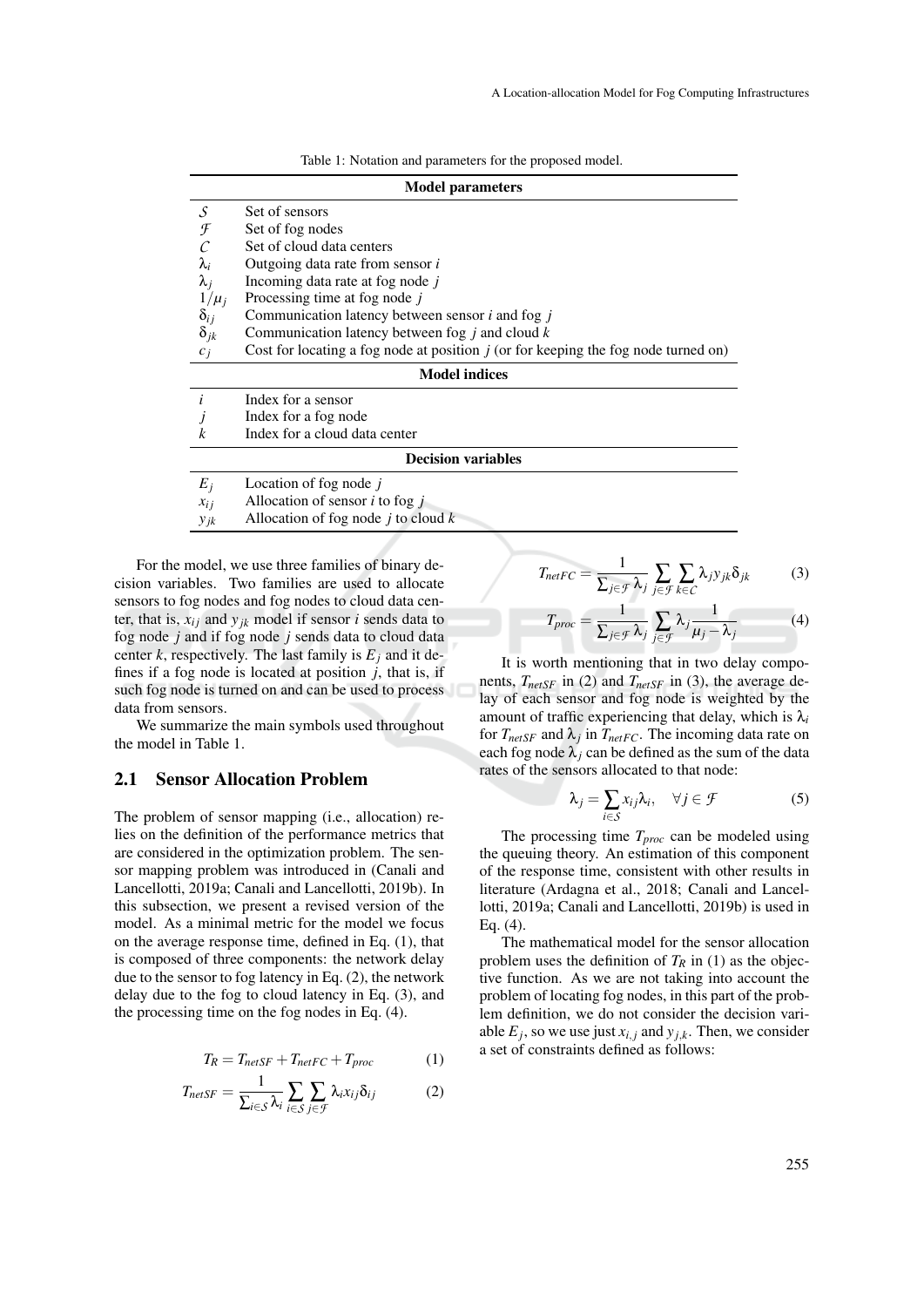$$
\lambda_j < \mu_j, \quad \forall j \in \mathcal{F} \tag{6}
$$

$$
\sum_{j \in \mathcal{F}} x_{ij} = 1, \quad \forall i \in \mathcal{S} \tag{7}
$$

$$
\sum_{k \in C} y_{jk} = 1, \quad \forall j \in \mathcal{F} \tag{8}
$$

In particular, constraints (6) ensure that no overload occurs on each fog node, that is the incoming data flow must not exceed the processing rate. Constraints (7) guarantee for each sensor that exactly one fog node processes its data, while constraints (8) ensure for each fog node that exactly one cloud data center receives its processed data.

#### 2.2 Fog Nodes Location Problem

We introduce an additional problem to the sensor allocation problem, which is the location of a subset of fog nodes. For that, we add an additional variable  $E_j$  for each location *j* where a fog node is powered on. For a node that is powered down, no processing must occur. This means that constraints (6) must be re-defined with an additional constraint, such that when  $E_j$  is equal to zero, we have  $\lambda_j$  also equal to zero, resulting in the new constrains:

$$
\lambda_j \quad < \quad E_j \mu_j \quad \forall j \in \mathcal{F} \tag{9}
$$

The optimization problem considers two criteria:

• Minimize the cost associated with the number of fog nodes turned on. Recalling the cost  $c_j$  associated to using a fog node in location *j*, this objective is:

$$
C = \sum_{j \in \mathcal{F}} c_j E_j \tag{10}
$$

• Minimize the delay in sensor to fog to cloud transit of data. To this aim we can use the cost function introduced as  $T_R$  in (1).

It follows that the overall model for the fog node location-allocation problem is defined as:

Minimize:

$$
C = \sum_{j \in \mathcal{F}} c_j E_j \tag{11}
$$

$$
T_R = T_{netSF} + T_{netFC} + T_{proc} \tag{12}
$$

Subject to:

$$
T_R \le T_{SLA} \tag{13}
$$
\n
$$
\lambda \cdot \langle F \cdot u \cdot \forall i \in \mathcal{F} \tag{14}
$$

$$
\mathbf{V}_j < L_j \mu_j, \quad \forall j \in \mathcal{I} \tag{14}
$$
\n
$$
\mathbf{V}_{j \in \mathcal{I}} \quad \forall j \in \mathcal{I} \tag{15}
$$

$$
\sum_{j \in \mathcal{F}} x_{ij} = 1, \qquad \forall i \in \mathcal{S}, \tag{15}
$$

$$
\sum_{k \in C} y_{jk} = E_j, \qquad \forall j \in \mathcal{F} \tag{16}
$$

$$
E_j \in \{0, 1\}, \quad \forall j \in \mathcal{F} \tag{17}
$$

$$
x_{ij} \in \{0, 1\}, \quad \forall i \in \mathcal{S}, j \in \mathcal{F} \tag{18}
$$

*y*<sub>jk</sub> ∈ {0,1},  $\forall j$  ∈ *F*, *k* ∈ *C* (19)

The two objective functions (11) and (12) are related to the minimization of costs and latency in the network. Constraints (14) represent the no-overload condition. Constraints (15) and (16) are the revised version of the constraints (7) and (8) introduced in Section 2.1 where we now consider the variable  $E_j$ . Constraints (17), (18) and (19) describe the domain of the decision variables.

One important set of constraints to discuss in this formulation is (13), which introduce a limit such that the average response time does not exceed a *Service Level Agreement* (SLA). The maximum response time is typically defined as a multiple of the average response time  $1/\mu$  (Ardagna et al., 2018). Besides that, we introduce an additional term due to the network delays in a distributed architecture (that we consider non-negligible) related to the sensor to fog and fog to cloud network delays. In particular, to this aim we consider this network delay contribution depending on the average network delays that we define as δ. We formalize the value of the SLA limit in (20), where *K* is a constant defined in accordance with the network requirements.

$$
T_{SLA} = \frac{K}{\mu} + 2\delta \tag{20}
$$

#### 3 EXPERIMENTAL RESULTS

The performance of the proposed model is assessed through a realistic fog computing scenario, where geographically distributed sensors send data to fog nodes. Throughout this section, we start by describing the experimental setup used in the performance evaluation and then we compare the performance of the considered alternatives.

#### 3.1 Experimental Setup

The scenario is based on a smart city project for the city of Modena in Italy, which has a population of around 180.000 inhabitants aiming to correlate air quality and car traffic as in (Po et al., 2019). The application considers a set of 89 sensors located in the main streets of the city. These sensors are wireless devices that collect information related to car and pedestrian traffic (that comprise reading from proximity sensors and, possibly, low-resolution images) and send these data to fog nodes. For the sake of the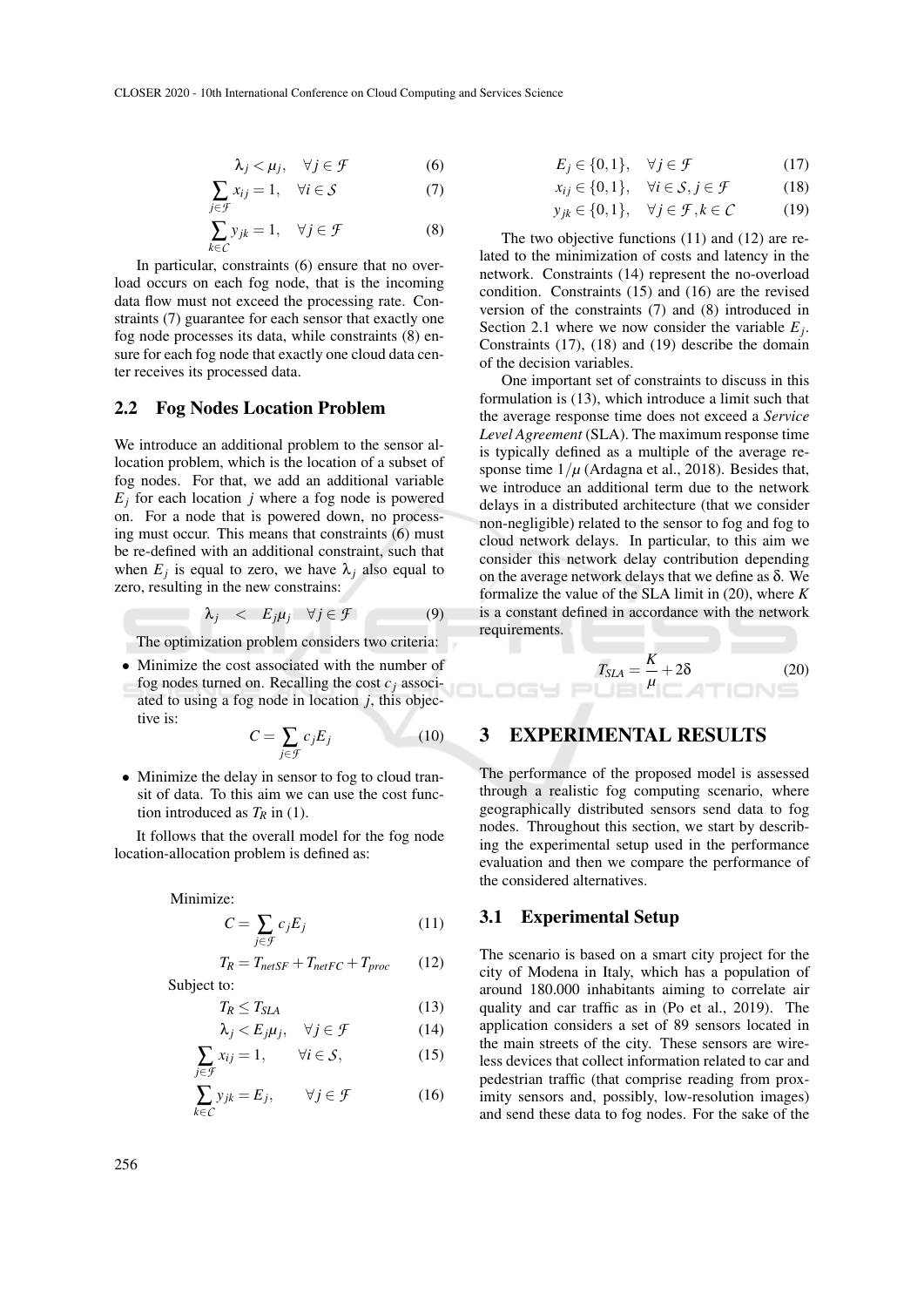model, the location of the sensors is obtained by georeferencing the selected streets. The fog nodes preprocess the received data by filtering the proximity sensor readings and, if available, analyze images from the camera to detect cars and pedestrians. The preprocessed data are then sent to a cloud data center located on the municipality premises. For the fog nodes locations, we select a set of six government buildings, while the location of the municipality cloud data cen-

of 89 sensors, 6 fog nodes and 1 data center. We assume to have sensors with long-range wireless connectivity, such as LoRA WAN<sup>1</sup> or IEEE 802.11ah/802.11af (Khorov et al., 2015). Hence, every sensor can connect with every fog node. Due to the growing delay and decreasing bandwidth limitations as the distance from a sensor to the fog node increases, we assume that the network delay depends on the physical distance between two nodes as in (Canali and Lancellotti, 2019a; Canali and Lancellotti, 2019b).

ter is known. To summarize, the scenario is composed

Regarding the parameters for the models, even if the model itself support the description of a highly heterogeneous architecture, we focus on an homogeneous scenario. Hence, the cost  $c_j$  of locating a fog node at position *j* is equal to 1, for all  $j \in \mathcal{F}$ . This means that, from an operating cost point of view, the fog nodes are similar and the objective function will strive to reduce the overall number of nodes used. In the performance evaluation, we describe each scenario using the following main parameters:

- $\lambda$  is the data rate of each sensor;
- ρ is the average utilization of the system, defined as  $\frac{\sum_{i \in S} \lambda_i}{\sum_{i \in \mathcal{I}} \mu_i}$ ∑*j*∈*F µ<sup>j</sup>* ;
- δ*µ* is the ratio between the average network delay δ and the average service time of a request that we denote as  $1/\mu$ . This parameter determine the CPU-bound or network-bound nature of a scenario.

Based on preliminary evaluation of the smart city sensing application for traffic monitoring used in the experiments, we consider that each sensor can provide a reading every 10 seconds. Hence the data rate  $\lambda_i$ 0.1,  $\forall i \in S$ . For the parameter  $\rho$ , we consider a wide range of values, namely  $\rho \in \{0.1, 0.2, 0.5, 0.8, 0.9\}.$ For each value of ρ, considering sensors and fog nodes homogeneous and knowing the value of  $\lambda_i$ , we derive the value of  $\mu_i = \mu$ , which is assumed the same for each  $j \in \mathcal{F}$ .

We consider values for the parameter δ*µ* ranging multiple orders of magnitude, that is  $\delta \mu \in$ 

 ${0.01, 0.1, 1, 10}$ . This parameter allows us to explore scenarios that can be CPU-bound (e.g., when  $\delta \mu = 0.01$ ) where computing time is much higher than transmission time up to cases that are networkbound (e.g., when  $\delta \mu = 10$ ). We derive the average network delay from the δ*µ* parameter and the previously computed parameter  $\mu_j$ . It is worth mentioning that, even if in our analysis we may end up with very high network delays, these scenarios can be still considered realistic if we consider that the network contribution may involve the transfer of images over low-bandwidth links. In the definition of the SLA in Eq.  $(20)$ , the constant *K* is set to 10, which is a common value in the literature (Ardagna et al., 2018).

The evaluation of the proposed model considers a wide range of different scenarios related to the previously introduced parameters. Each scenario is named according to a format ins-ρ-δ*µ* (e.g., the instance ins-0.1-0.01 indicates that the scenario has  $\rho = 0.1$  and  $\delta \mu = 0.01$ ). In the experiments, we compare the following models:

- Simplified model (*SM*): is the simplified version of the problem described in Section 2.1 and presented for the first time in (Canali and Lancellotti, 2019a) in which all fog nodes are assumed on, that is  $E_j = 1, \forall j \in \mathcal{F}$ . Although this could represent a situation where the energy consumption may be high, the infrastructure provides better performance from a response time point of view (for the objective function (12));
- Proposed model (*PR*): is the model introduced in this study and described in Section 2.2;
- Continuous model (*CN*): consists of the proposed model in which all variables (i.e.,  $E_j$ ,  $x_{ij}$ , and  $y_{jk}$ ) are assumed continuous, ranging in the interval  $[0,1]$ . The result of this model is clearly an infeasible solution, but can be used as a lower bound for all the other models.

The main metric used in the comparison is the cost related to the number of fog nodes located (i.e., turned on in the network), which corresponds to (11). The second metric is related to the actual average response time and corresponds to (12). As a baseline for the performance evaluation, we compare each alternative model with the continuous model. Throughout the performance analysis, we evaluate the performance with respect to the continuous model using a deviation measure for each objective function  $Ob j_1$  in (11) and  $Obj_2$  in (12). The deviation function is defined

<sup>1</sup>https://lora-alliance.org/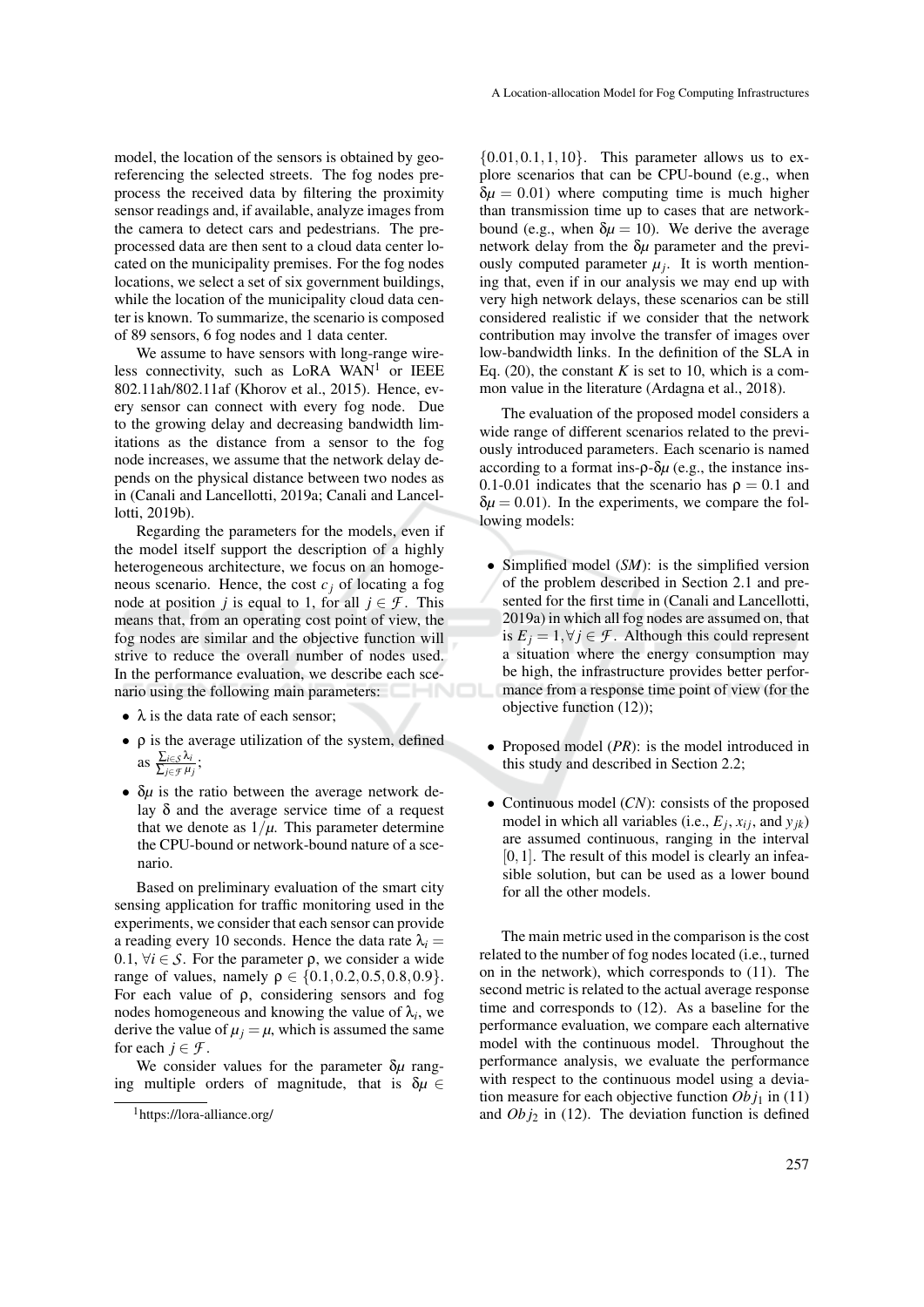|                | Continuous |         | Simplified |         |         | Proposed |                |         |
|----------------|------------|---------|------------|---------|---------|----------|----------------|---------|
| Instance       | $Obj-1$    | $Obj-2$ | Iter.      | $Obj-1$ | $Obj-2$ | Iter.    | $Obj-1$        | $Obj-2$ |
| $ins-0.1-0.01$ | 0.6        | 0.08    | 65083      | 6       | 0.08    | 702      | 1              | 0.24    |
| $ins-0.1-0.1$  | 0.6        | 0.13    | 75637      | 6       | 0.12    | 742      | 1              | 0.85    |
| $ins-0.1-1$    | 0.6        | 0.80    | 93112      | 6       | 0.49    | 721      | 1              | 6.97    |
| $ins-0.1-10$   | 0.6        | 5.23    | 99601      | 6       | 4.25    | 46757    | 6              | 4.25    |
| $ins-0.2-0.01$ | 1.2        | 0.18    | 71518      | 6       | 0.18    | 80532    | $\overline{c}$ | 0.38    |
| $ins-0.2-0.1$  | 1.2        | 0.32    | 60473      | 6       | 0.27    | 73102    | 2              | 0.74    |
| $ins-0.2-1$    | 1.2        | 1.34    | 69463      | 6       | 1.02    | 72194    | $\overline{2}$ | 4.15    |
| $ins-0.2-10$   | 1.2        | 9.69    | 96283      | 6       | 8.54    | 37529    | 6              | 8.54    |
| $ins-0.5-0.01$ | 3.0        | 0.75    | 110875     | 6       | 0.71    | 32670    | 4              | 1.40    |
| $ins-0.5-0.1$  | 3.0        | 1.09    | 70181      | 6       | 1.00    | 25875    | 4              | 1.86    |
| $ins-0.5-1$    | 3.0        | 4.60    | 41097      | 6       | 3.16    | 17130    | 4              | 4.42    |
| $ins-0.5-10$   | 3.0        | 36.43   | 58968      | 6       | 22.24   | 21714    | 6              | 22.24   |
| $ins-0.8-0.01$ | 4.8        | 3.29    | 108225     | 6       | 2.78    | 40842    | 5              | 16.23   |
| $ins-0.8-0.1$  | 4.8        | 33.39   | 112087     | 6       | 3.30    | 30397    | 5              | 16.74   |
| $ins-0.8-1$    | 4.8        | 14.40   | 90756      | 6       | 8.31    | 32277    | 5              | 21.80   |
| $ins-0.8-10$   | 4.8        | 56.62   | 95538      | 6       | 51.13   | 26977    | 6              | 51.13   |
| $ins-0.9-0.01$ | 5.4        | 19.79   | 97888      | 6       | 6.39    | 22285    | 6              | 6.39    |
| $ins-0.9-0.1$  | 5.4        | 15.68   | 123337     | 6       | 6.97    | 26125    | 6              | 6.97    |
| $ins-0.9-1$    | 5.4        | 37.00   | 121558     | 6       | 12.82   | 25999    | 6              | 12.82   |
| $ins-0.9-10$   | 5.4        | 69.00   | 45547      | 6       | 71.05   | 37716    | 6              | 71.05   |

Table 2: Results of the model and alternatives.

as:

$$
\varepsilon (Obj_1^M) = \frac{Obj_1^M - Obj_1^{CN}}{Obj_1^{CN}} \qquad (21)
$$

$$
\varepsilon (Obj_2^M) = \frac{Obj_2^M - Obj_2^{CN}}{Obj_2^{CN}} \qquad (22)
$$

where  $Obj_1^M$  and  $Obj_2^M$  are the values of the objective functions for the model  $M \in \{SM, PR\}$ , and  $Obj_1^{CN}$ and  $Obj_2^{CN}$  are the values of the objective functions for the continuous model (*CN*). For the numeric results of the models we rely on LocalSolver<sup>2</sup> version 9.0, with a time limit of 300 seconds (5 minutes) as stopping criterion. LocalSolver is a general mathematical programming solver that hybridizes local and direct search, constraint propagation and inference, linear and mixed-integer programming, and nonlinear programming methods. It can handle multi-objective problems, where the objectives are optimized in the order of their declaration in the model.

#### 3.2 Performance Evaluation

To provide a complete evaluation of the models, we present the numerical values of the solutions (together with the number of iterations required by LocalSolver to reach the value) in Table 2. Moreover, we focus

the analysis on the deviation metric previously introduced to compare the pros and cons of each considered model.

Figure 2 shows the deviation as heat maps for the two objective functions of the simplified model. We observe for this model that all scenarios have a feasible solution, confirming the benefit from introducing a mathematical model in the data flow mapping (preliminary experiments carried out with the model used in (Deng et al., 2016) where the sensors-to-fog mapping is based only on the geographic distance were unable to guarantee feasible solution for high values of  $\rho$ ). We observe that, for the first objective function, the deviation is driven just by parameter  $ρ$ , which determines the number of fog nodes used by the continuous model. Indeed, the simplified model uses all the available fog nodes, while, especially when  $\rho$  is low, the processing of sensors data may require just a fraction of the infrastructure computational power, thus motivating the high value of the deviation.

Focusing, instead, on the second objective function in Figure 2b, we observe that a higher number of fog nodes can provide a major reduction in the response time, as testified by the large presence of blue hues in the figure. A deviation close to -100% means that the simplified model halves the average response time. Indeed, in this case we have an abundance of computational power due to the use of all the fog nodes, while the continuous model uses just

<sup>2</sup>http://www.localsolver.com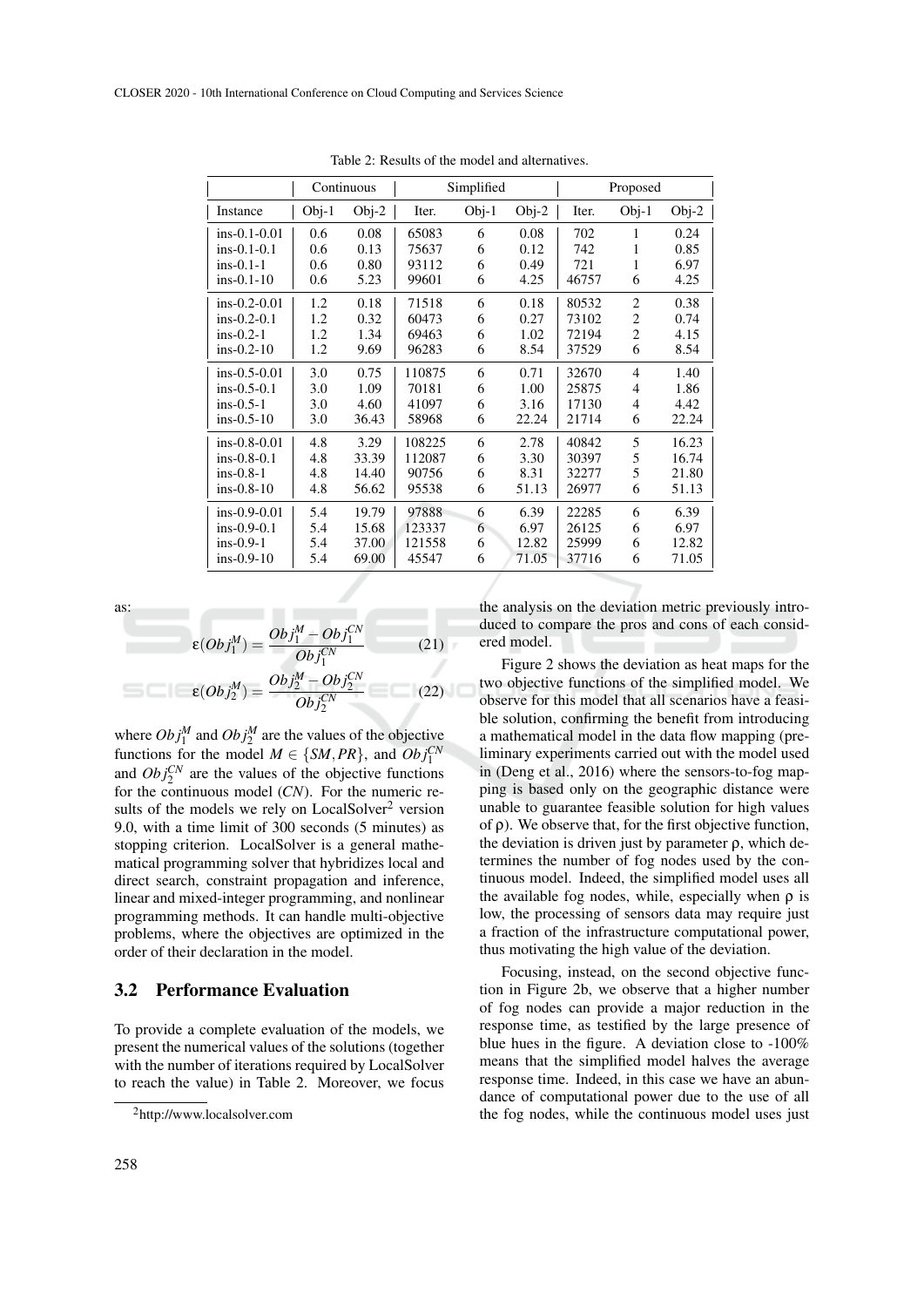

Figure 2: Performance of the Simplified model.

the minimum amount of resources to satisfy the SLA constraint.

The performance of the proposed model are shown in Figure 3. Unlike the previously considered model, this approach explicitly aims to reduce the number of fog nodes used. The impact of this choice is evident in Figure 3a, where we observe a non-purely vertical pattern in the deviation. Furthermore, we observe that the deviation is, in most of the cases, much lower compared to the other model – indeed the number of fog nodes is is the ceiling value compared to the value of the *CN* model. There are a few noteworthy exceptions, mainly in the case where the parameter  $\delta \mu$  is high. Under these circumstances, the SLA constraint (13) requires more fog nodes because using a network link with above than average delay is likely to result in a SLA violation. Due to the Boolean nature of the variable *E<sup>j</sup>* , a fog node is either used or not, so the objective function  $Obj_1^{PR}$  reaches a high value even when ρ is low. The *CN* model instead allows the use of just a small fraction of every fog node. This means that the model can use all the available fog nodes turning them on just for the frac-



Figure 3: Performance of the proposed model.

tion of their capacity required to satisfy the incoming load.

Considering the impact of the second objective function in Figure 3b, we observe that the proposed model is typically able to achieve performance comparable with the continuous model. In some cases the proposed model outperforms even the continuous model. To better understand the reasons for this variable performance, we focus on two extreme cases. For  $\rho = 0.1$  and  $\delta \mu = 1$ , the proposed model provides very poor performance compared to the continuous alternative. To understand this high response time we must consider that both the proposed and the continuous models use the same number of fog nodes (just one). Furthermore, we must factor in the significant impact of network delays (that are not negligible compared to the service time). In this scenario, not being able to use a fraction of the computational power of every fog node results in a high impact of the network delays because we need to make every communication converge on just one fog node. An opposite case is when we have a high load and low contribution of network delays (e.g.,  $\rho = 0.9$  and  $\delta \mu = 0.01$ ). In this